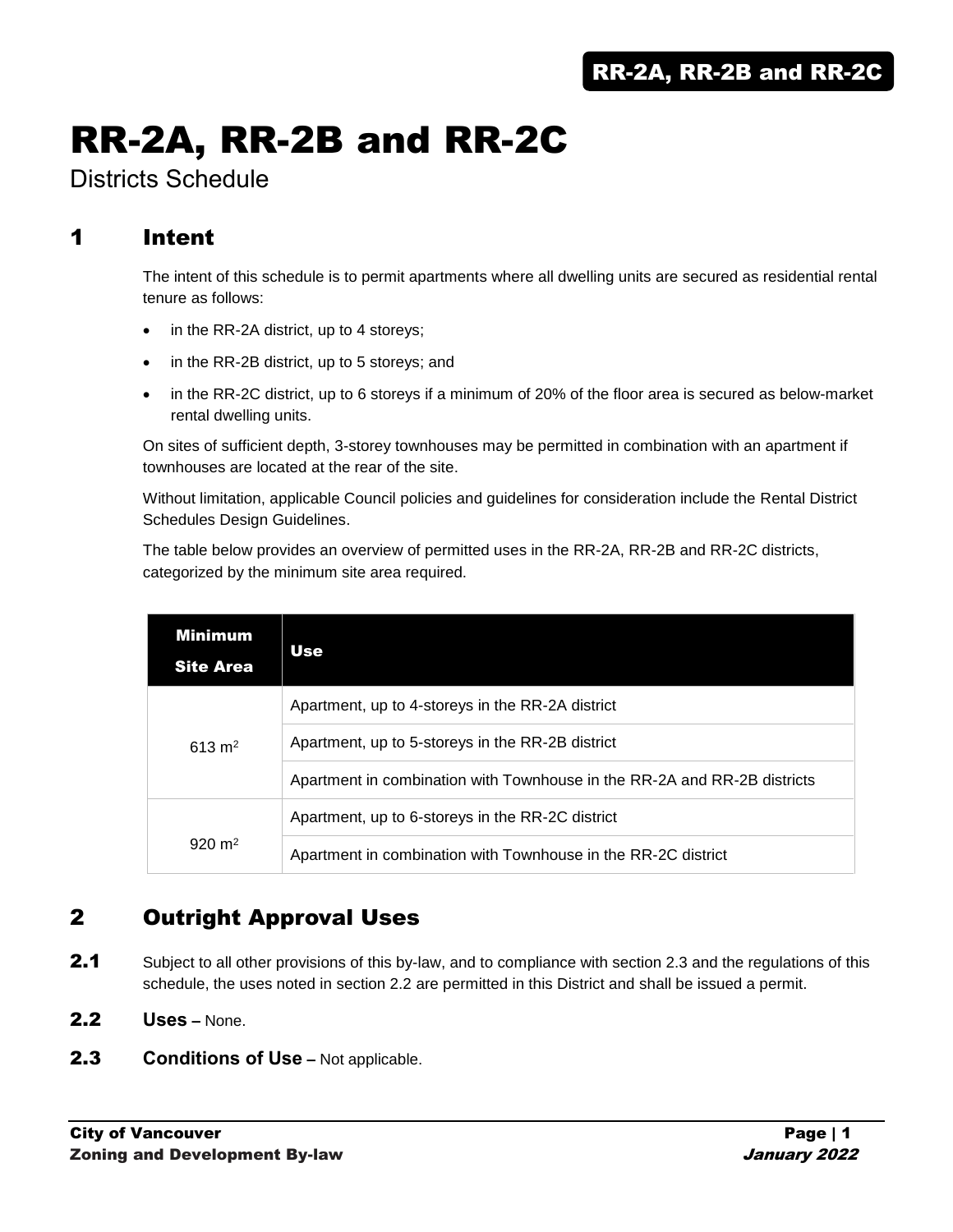# 3 Conditional Approval Uses

- **3.1** Subject to all other provisions of this by-law, compliance with section 3.3 and the provisions and regulations of this schedule, the Director of Planning or the Development Permit Board may approve any of the uses listed in section 3.2 of this schedule, with or without conditions, if the Director of Planning or the Development Permit Board first considers:
	- (a) the intent of this schedule and all applicable Council policies and guidelines; and
	- (b) the submission of any advisory group, property owner or tenant.

#### 3.2 **Uses**

- 3.2.A **•** Accessory Buildings customarily ancillary to any of the uses listed in this schedule, if:
	- (a) no accessory building exceeds 3.7 m in building height; and
	- (b) all accessory buildings are located at least 0.6 m from the ultimate rear property line.

#### 3.2.DW Dwelling

- Apartment. For the purposes of this schedule, "apartment" means a building containing 4 or more principal dwelling units, all of which share at least one common entrance from the exterior of the building.
- Townhouse. For the purpose of this schedule, "townhouse" means a building containing 4 or more principal dwelling units, where each unit has its own entrance from the exterior of the building.

## 3.3 **Conditions of Use**

- 3.3.1 All dwelling units must be secured as residential rental tenure.
- 3.3.2 At least 35% of the dwelling units must have 2 or more bedrooms.
- 3.3.3 For the purposes of this schedule, "below market rental dwelling units" means dwelling units where:
	- (a) the maximum starting rents and rents at unit turnover are at least 10% less than the average rents for all private rental apartment units, city-wide as published by the Canada Mortgage and Housing Corporation in the Rental Market Report in the previous calendar year; and
	- (b) the starting rent and turnover rent requirements are secured through a housing agreement.
- 3.3.4 In the RR-2C district, a minimum of 20% of the floor area must be secured as below-market rental dwelling units.
- 3.3.5 Townhouse is only permitted in combination with apartment and must be located at the rear of the site.

# 4 Regulations

All uses approved under sections 2 and 3 of this schedule are subject to the following regulations.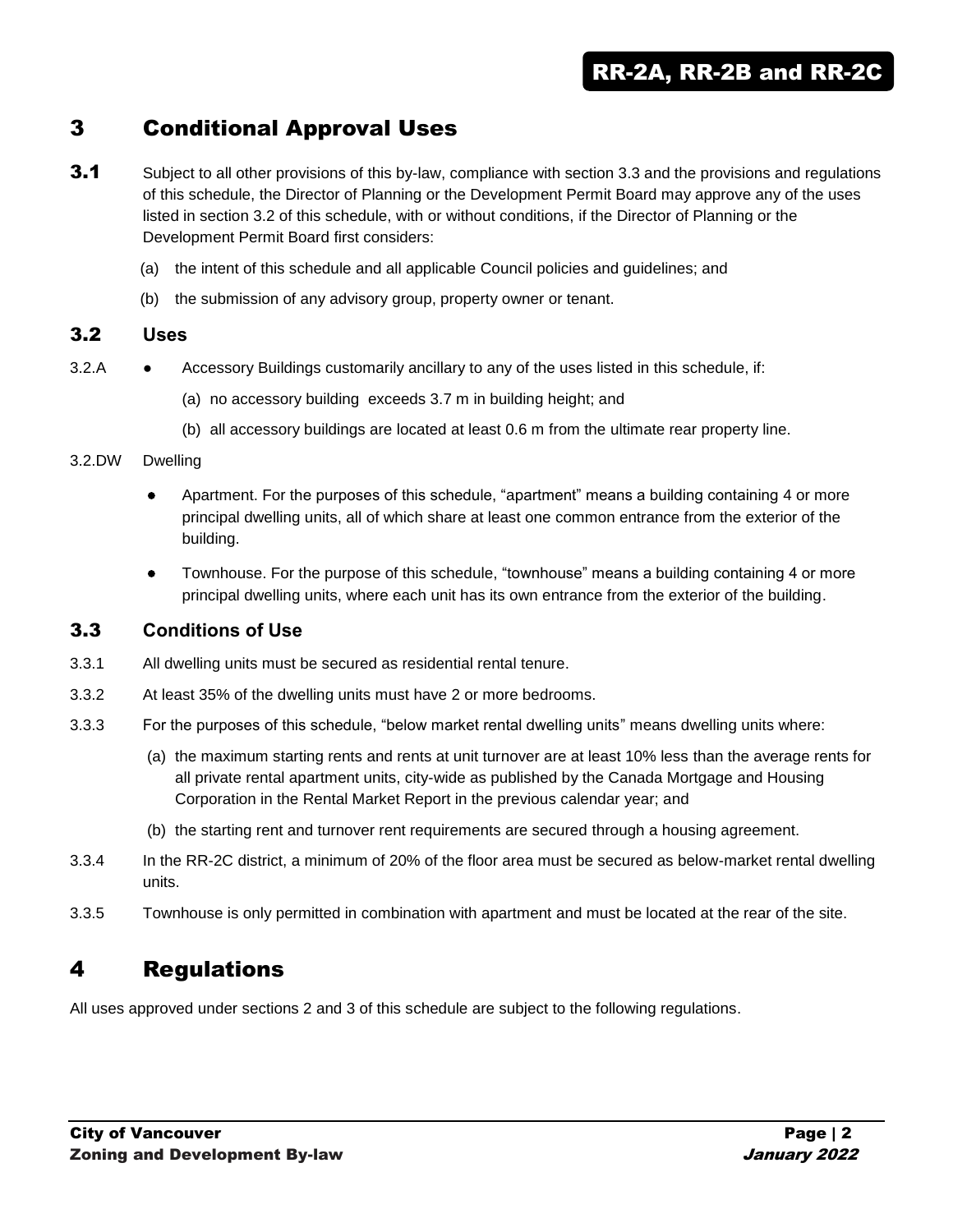# 4.1 **Floor Area and Density**

- **4.1.1** The maximum floor space ratio is:
	- (a) 1.75 in the RR-2A district;
	- (b) 2.2 in the RR-2B district; and
	- (c) 2.4 in the RR-2C district.
- **4.1.2** Despite section 4.1.1 above, the Director of Planning may increase the permitted floor space ratio to a maximum of 2.0 in the RR-2A district, 2.4 in the RR-2B district, and 2.7 in the RR-2C district, if:
	- (a) the site depth does not exceed 33.5 m; or
	- (b) is a corner site, and:
		- (i) adjoins a lane at the rear,
		- (ii) has a minimum site frontage of 40.2 m, and
		- (iii) has a minimum site area of 1,470 m<sup>2</sup>;

and if the Director of Planning first considers the intent of this schedule and all applicable Council policies and guidelines.

- **4.1.3** Despite section 4.1.1 and 4.1.2, the Director of Planning may increase the permitted floor space ratio in the RR-2C district for social housing to:
	- (a) a maximum of 2.7; or
	- (b) a maximum of 3.0, if:
		- (i) is a corner site, and:
			- A. adjoins a lane at the rear,
			- B. has a minimum site frontage of 40.2 m, and
			- C. has a minimum site area of 1,470  $m^2$ ;

and if the Director of Planning first considers the intent of this schedule and all applicable Council policies and guidelines.

# 4.2 **Site Area, Site Frontage, Site Depth and Building Height**

|       | <b>Regulation</b>                                               | <b>RR-2A</b><br>district | <b>RR-2B</b><br>district | <b>RR-2C</b><br>district |
|-------|-----------------------------------------------------------------|--------------------------|--------------------------|--------------------------|
| 4.2.1 | Minimum Site Area                                               | 613 m <sup>2</sup>       | 613 m <sup>2</sup>       | $920 \text{ m}^2$        |
| 4.2.2 | Minimum Site Frontage                                           | 20.1 m                   | 20.1 m                   | 30.1 m                   |
| 4.2.3 | Maximum Site Frontage for all sites other than a<br>corner site | 30.5 m                   | n/a                      | n/a                      |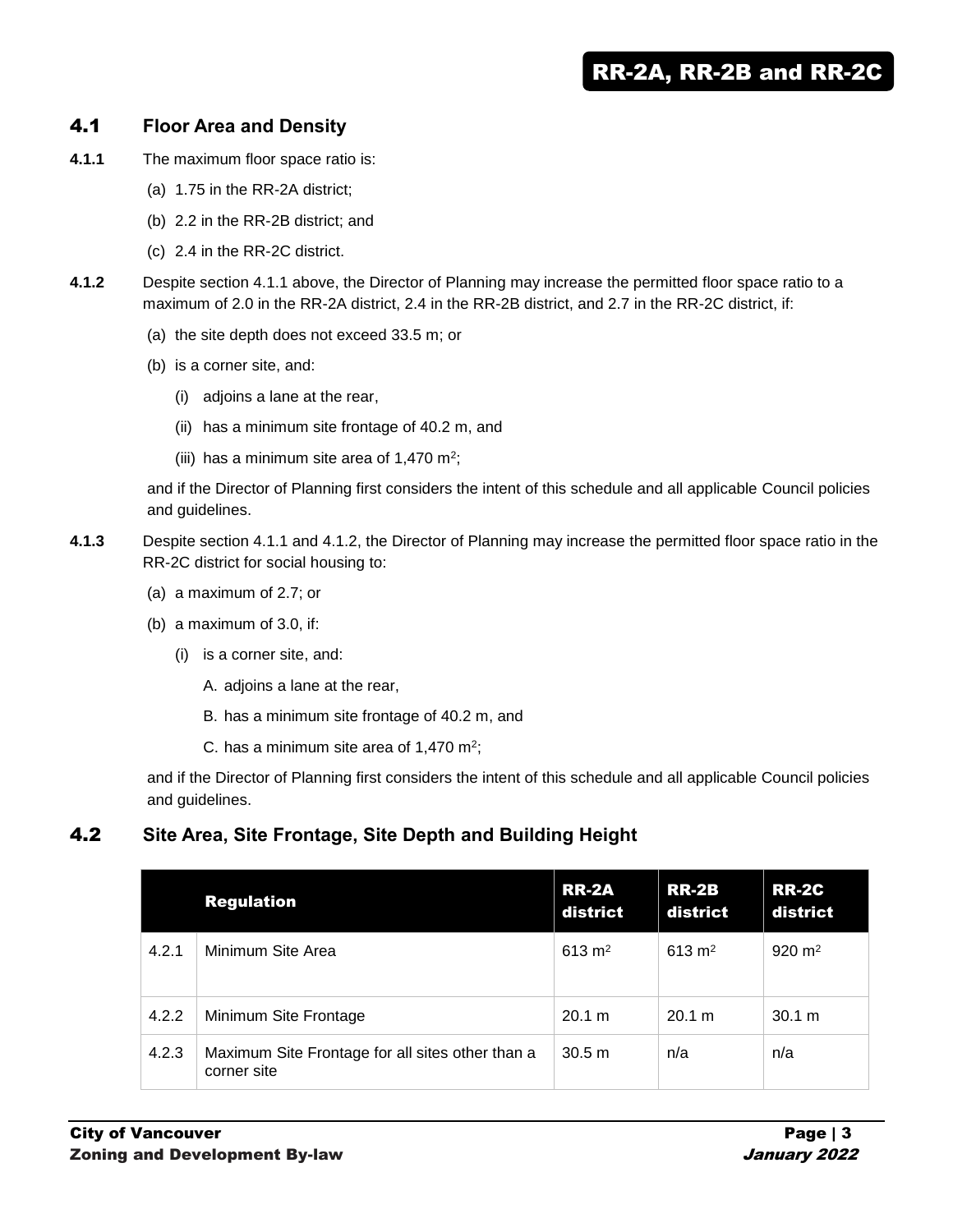| 4.2.4 | Maximum Site Frontage for a corner site                                       | 45.7 m                      | n/a                         | n/a                         |
|-------|-------------------------------------------------------------------------------|-----------------------------|-----------------------------|-----------------------------|
| 4.2.5 | Minimum Site Depth for<br>an apartment building                               | 30.5 m                      | 30.5 m                      | 30.5 m                      |
| 4.2.6 | Minimum Site Depth for an apartment in<br>combination with townhouse building | 41.1 m                      | 41.1 m                      | 41.1 m                      |
| 4.2.7 | Maximum Building Height for an apartment<br>building                          | 13.7 $m$ ; and<br>4 storeys | 16.8 $m:$ and<br>5 storeys  | 19.8 $m$ ; and<br>6 storeys |
| 4.2.8 | Maximum Building Height for a townhouse<br>building                           | 10.7 $m$ ; and<br>3 storeys | 10.7 $m$ ; and<br>3 storeys | 10.7 $m$ ; and<br>3 storeys |

4.2.9 If the Director of Planning first considers the intent of this schedule and all applicable Council policies and guidelines, the Director of Planning may vary the:

- (a) minimum site area;
- (b) minimum and maximum site frontage;
- (c) minimum site depth; and
- (d) maximum building height.

# 4.3 **Building Height**

- 4.3.1 The maximum building height excludes:
	- (a) stairways and elevator shafts to roof decks, and guardrails; and
	- (b) common amenity rooms on roof decks, if the total floor area does not exceed 10% of the roof area.
- 4.3.2 For the purposes of this schedule, "Partial storey" means the uppermost level of a building where the floor area is limited to the specified proportion of the storey immediately below. The floor area can be existing, proposed or as may be extended over open-to-below space, and has a minimum ceiling height of 1.2 m.
- 4.3.3 Despite the maximum building height for townhouse in section 4.2.8 of this schedule, the 3<sup>rd</sup> storey of a townhouse building must be a partial storey not exceeding 60% of the storey immediately below.

# 4.4 **Front Yard**

- 4.4.1 The front yard must have a minimum depth of 3.7 m.
- 4.4.2 Despite section 4.4.1 above, entries, porches and verandahs complying with section 4.7.2(h) of this schedule may project up to 1.8 m into the required front yard.
- 4.4.3 Despite section 10.32.1(b) of this by-law, eaves and gutters, or other projections that the Director of Planning considers similar to the foregoing, may project into the minimum front yard to a maximum of 1.0 m measured horizontally.
- 4.4.4 The Director of Planning may decrease the minimum front yard requirement if the Director of Planning first considers the intent of this schedule and all applicable Council policies and guidelines.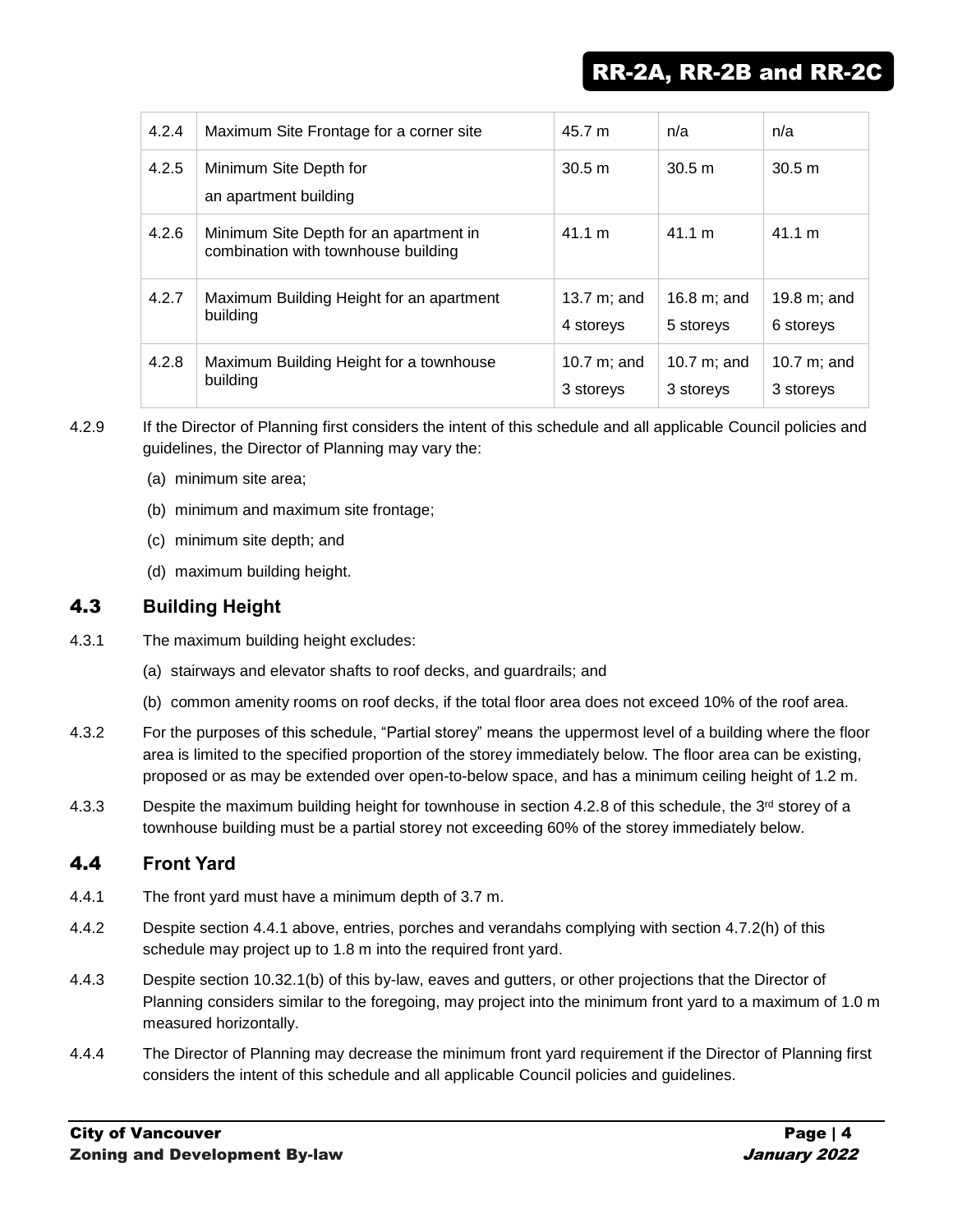# 4.5 **Side Yards**

- 4.5.1 The side yards must have a minimum width of 1.8 m in the RR-2A district, and 2.4 m in the RR-2B and RR-2C districts.
- 4.5.2 Despite section 10.32.1(b) of this by-law, eaves and gutters, or other projections that the Director of Planning consider similar to the foregoing, may project into the minimum side yard to a maximum of 1.0 m measured horizontally.
- 4.5.3 The Director of Planning may decrease the minimum side yard requirement if the Director of Planning first considers the intent of this schedule and all applicable Council policies and guidelines.
- 4.5.4 Despite sections 4.5.1, 4.5.2 and 4.5.3 above, on a corner site, the front yard regulations in section 4.4 of this schedule apply to the exterior side yard.

#### 4.6 **Rear Yard**

- 4.6.1 For apartment, the rear yard must have a minimum depth of 7.6 m, measured from the ultimate rear property line.
- 4.6.2 For apartment in combination with a townhouse, the rear yard must have a minimum depth of 3.1 m, measured from the ultimate rear property line.
- 4.6.3 Despite section 4.6.1 above, in the case of a corner site, the minimum depth of the rear yard may be decreased to 4.6 m, if the portion of the building for which the rear yard is decreased:
	- (a) is located a minimum distance of 15.3 m from an adjoining site with or without the intervention of a lane, measured from the side property line; and
	- (b) does not exceed 22.8 m in width.

#### **Diagram: Decreased minimum rear yard depth for a corner site.**



4.6.4 Despite sections 4.6.1 and 4.6.2 above, entries, porches and verandahs complying with section 4.7.2(h) of this schedule may project up to 1.8 m into the required rear yard.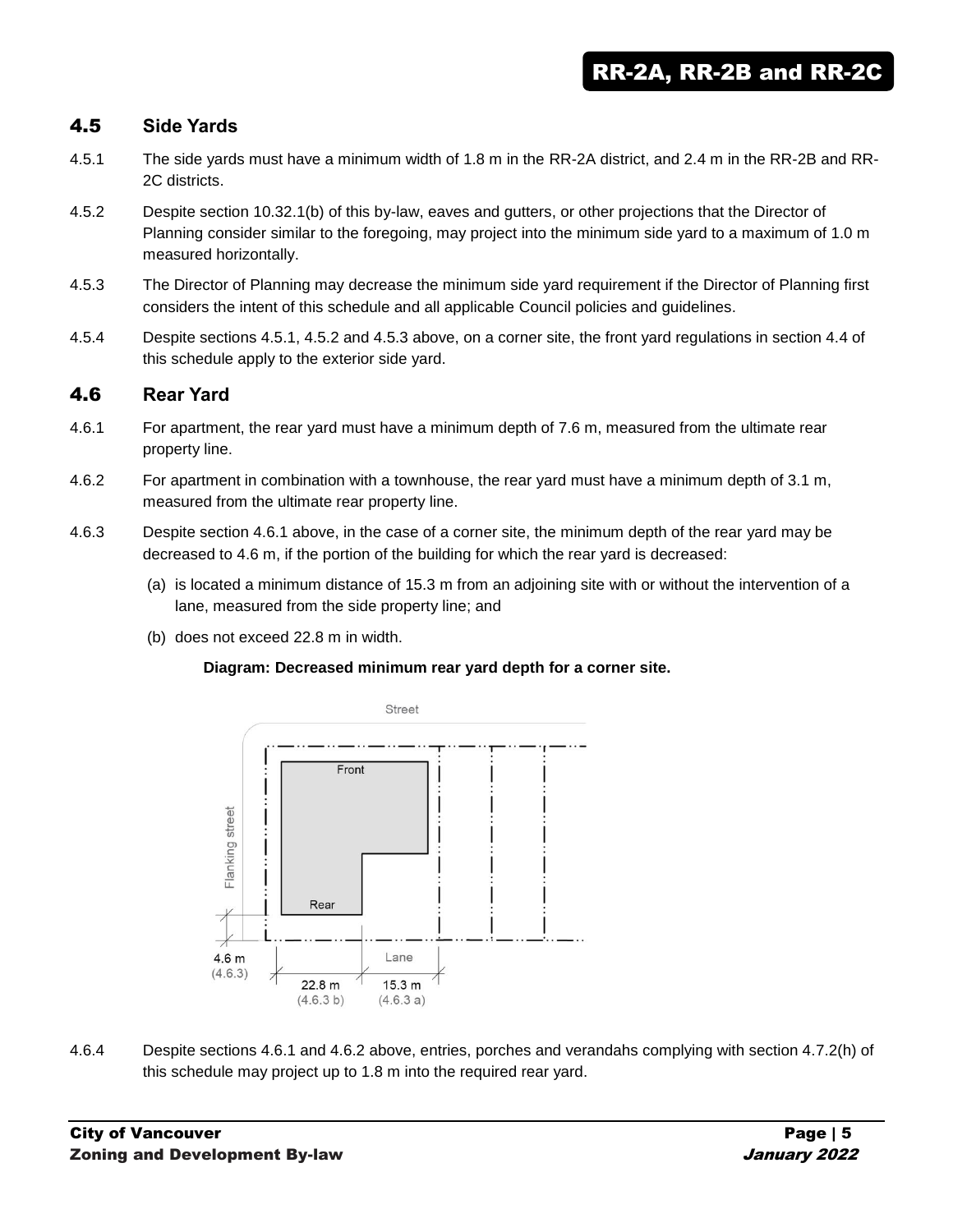- 4.6.5 Despite section 10.32.1(b) of this by-law, eaves and gutters, or other projections that the Director of Planning considers similar to the foregoing, may project into the minimum rear yard to a maximum of 1.0 m measured horizontally.
- 4.6.6 The Director of Planning may decrease the minimum rear yard requirement if the Director of Planning first considers the intent of this schedule and all applicable Council policies and guidelines.

#### 4.7 **Computation of Floor Area**

- 4.7.1 Computation of floor area must include:
	- (a) all floors, including earthen floor, to be measured to the extreme outer limits of the building including accessory buildings; and
	- (b) stairways, fire escapes, elevator shafts, and other features that the Director of Planning considers similar to the foregoing, measured by their gross cross-sectional areas and included in the measurements for each floor at which they are located.
- 4.7.2 Computation of floor area must exclude:
	- (a) balconies, decks, exterior passageways for townhouse access, and any other appurtenances that the Director of Planning considers similar to the foregoing, if the total area of all exclusions does not exceed 12% of the permitted floor area;
	- (b) patios and roof decks, if the Director of Planning first considers the impact on privacy and overlook;
	- (c) off-street parking and loading located at or below base surface, if the maximum exclusion for a parking space does not exceed 7.3 m in length;
	- (d) bicycle storage located in a principal building or an accessory building;
	- (e) heating and mechanical equipment, or uses that the Director of Planning considers similar to the foregoing;
	- (f) areas of undeveloped floors which are located:
		- (i) above the highest storey or partial storey and to which there is no permanent means of access other than a hatch, or
		- (ii) adjacent to a storey or partial storey with a ceiling height of less than 1.2 m;
	- (g) floors located at or below finished grade with a ceiling height of less than 1.2 m;
	- (h) entries, porches and verandahs if:
		- (i) the portion facing the street, rear property line or courtyard is open or protected by guards that do not exceed the required minimum height,
		- (ii) the total excluded area, combined with the exclusions permitted in section 4.7.2(a) above, does not exceed 16% of the permitted floor area, and
		- (iii) the ceiling height, excluding roof structures, of the total area being excluded does not exceed 3.1 m measured from the entry, porch or verandah floor;
	- (i) all residential storage area above or below base surface, except that if residential storage area above base surface exceeds  $3.7 \text{ m}^2$  per dwelling unit, there will be no exclusion for any of the residential storage area above surface for that unit; and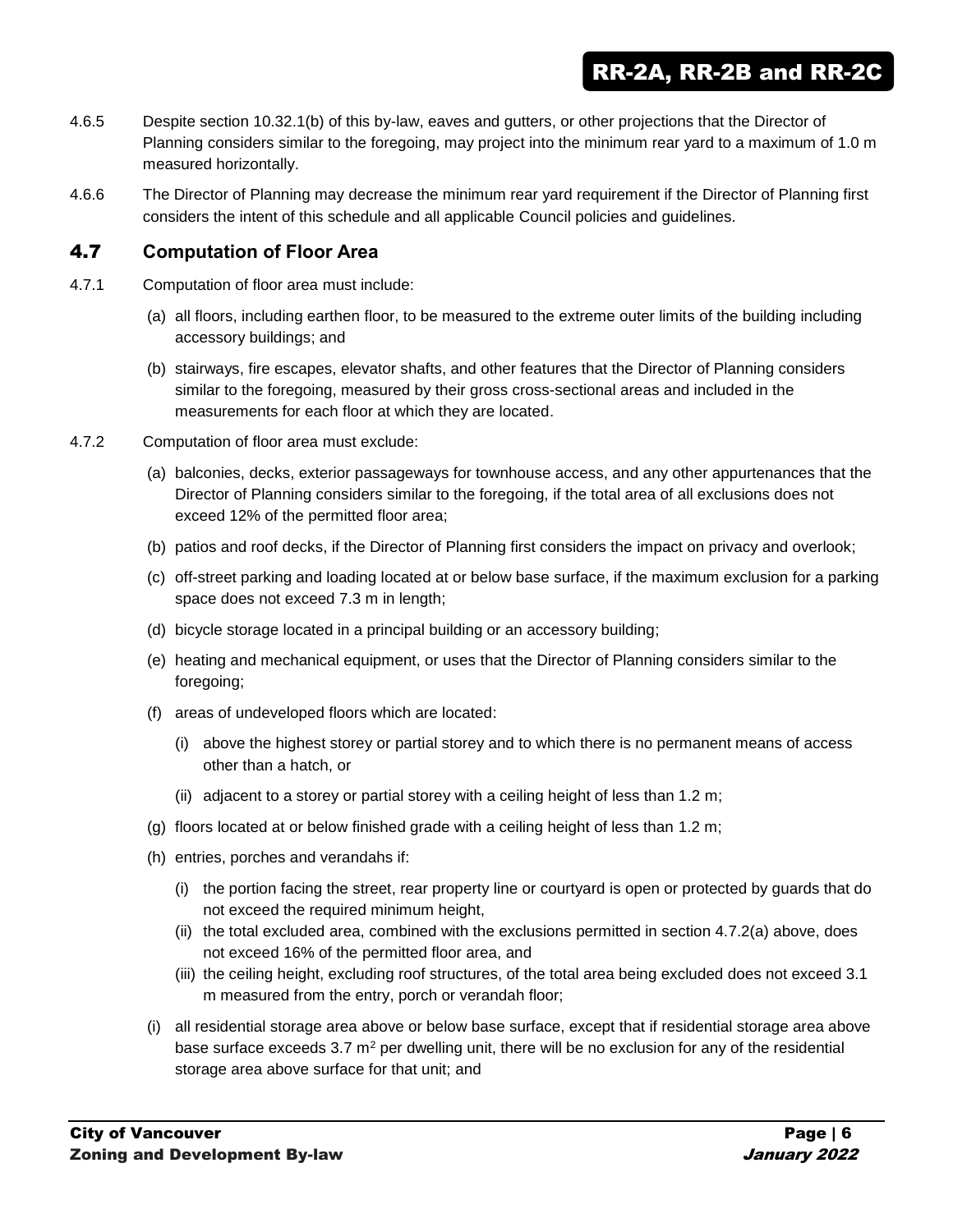RR-2A, RR-2B and RR-2C

(j) amenity areas, including recreation facilities and meeting rooms, accessory to a residential use, to a maximum total area of 10% of the total permitted floor area.

# 4.8 - 4.9 **[Reserved]**

## 4.10 **Horizontal Angle of Daylight**

- 4.10.1 Each habitable room must have at least one window on an exterior wall of a building.
- 4.10.2 For the purposes of section 4.10.1 above, habitable room means any room except:
	- (a) a bathroom; or
	- (b) a kitchen whose floor area is the lesser of:
		- (i) 10% or less of the total floor area of the dwelling unit, or
		- $(ii)$  9.3 m<sup>2</sup>.
- 4.10.3 Each exterior window must be located so that a plane or planes extending from the window and formed by an angle of 50 degrees, or two angles with a sum of 70 degrees, will encounter no obstruction over a distance of 24.0 m.
- 4.10.4 The plane or planes referred to in section 4.10.3 above must be measured horizontally from the centre of the bottom of each window.
- 4.10.5 An obstruction referred to in section 4.10.3 above means:
	- (a) any part of the same building except those in compliance with section 10.7.1 of this by-law; or
	- (b) the largest building permitted on any adjoining site.
- 4.10.6 The Director of Planning may vary the horizontal angle of daylight requirement, if:
	- (a) the Director of Planning first considers all the applicable Council policies and guidelines; and
	- (b) the minimum distance of unobstructed view is no less than 2.4 m.

# 4.11 - 4.15 **[Reserved]**

#### 4.16 **Building Depth and Width**

- 4.16.1 For the purposes of this schedule, "building depth" means the distance from the front exterior wall measured in a straight line to a point directly opposite on the rear exterior wall, except that balconies and entries, porches and verandahs that comply with section 4.4.2 and 4.6.4 of this schedule may be excluded from the measurement of building depth.
- 4.16.2 For apartment, the maximum building depth must not exceed 22.8 m.
- 4.16.3 The maximum building width of any building must not exceed 45.7 m.
- 4.16.4 The Director of Planning may increase the maximum building depth and width requirements if the Director of Planning first considers the intent of this schedule and all applicable Council policies and guidelines.

#### 4.17 **External Design**

4.17.1 No portion of underground parking is permitted to project into any required yard except for an access ramp.